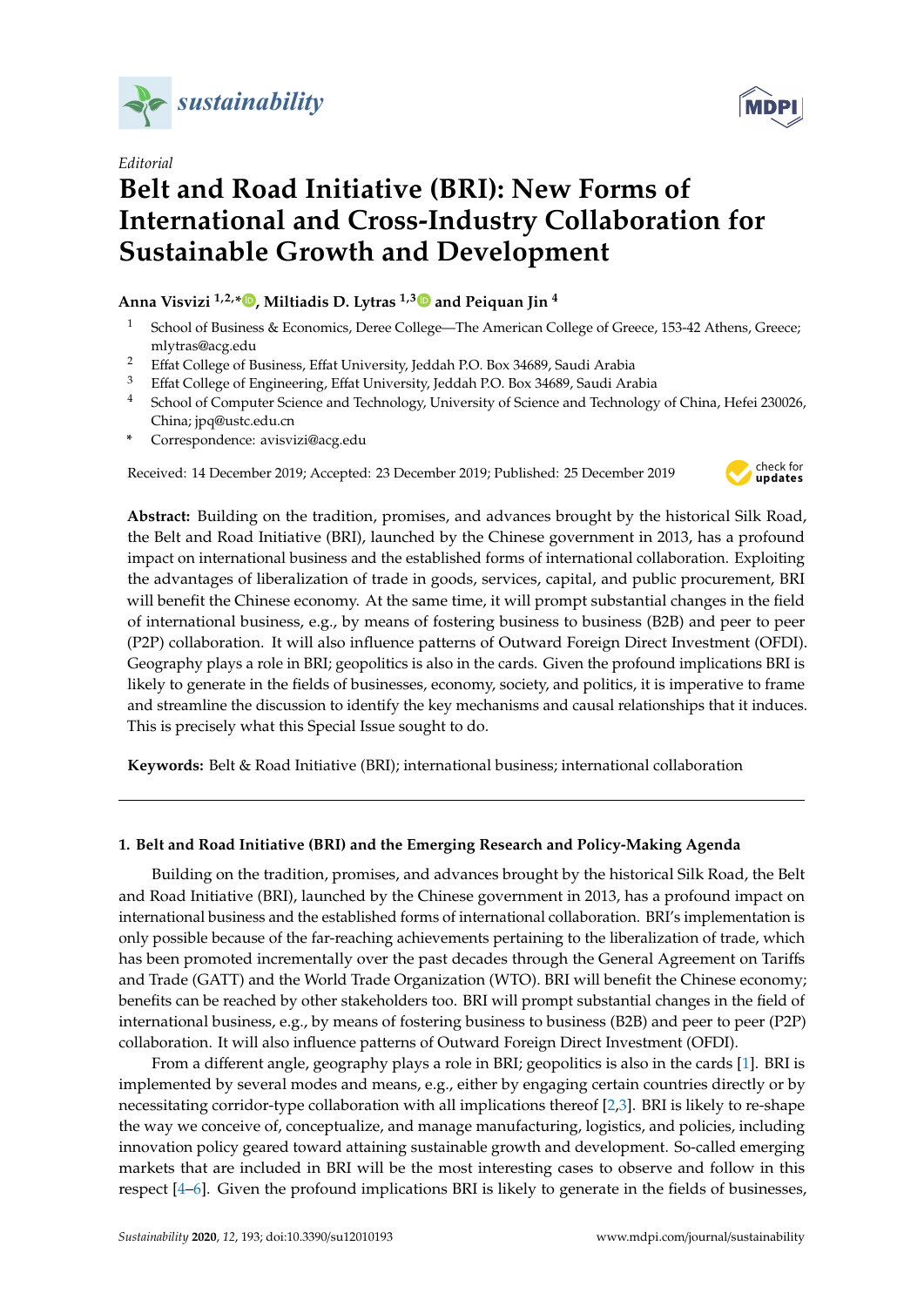economy, society, and politics, it is imperative to frame and streamline the discussion to identify the key mechanisms and causal relationships that it induces. This is precisely what this Special Issue sought to do.

#### **2. Mainstreaming and Expanding the Debate on BRI**

The objective of this Special Issue was to query BRI from a variety of disciplinary perspectives. The aim was to foster a variety of sound conceptual and empirical approaches to a field as diverse as BRI. The intention was to encourage debate, research and, ultimately, a collection of in-depth contributions that would serve as a reference for all researchers, academics, practitioners, consultants, and policy makers interested in BRI. The Editors of the Special Issue sought to attract papers addressing a variety of issues and topics that pertain to BRI, including, for instance, questions of research and development (R&D), sophisticated information and communication technology (ICT), BRI and international business, modes of collaboration, investment patters, infrastructure development, smart applications, smart cities, and many more. Increasingly, these topics reach the surface of the scholarly and political debate on BRI [\[7–](#page-3-5)[9\]](#page-3-6). Indeed, papers included in this Special Issue not only position themselves in the mainstream of the bourgeoning debate on BRI, but also add much-needed constructive dialogue.

### **3. Overview of the Special Issue**

A great number of papers were submitted in response to the call for papers to this Special Issue. A rigorous peer review process and subsequent 'revise and resubmit' stages allowed for the best papers to be included in this collection. As such, it is our pleasure to present this Special Issue to the international audience. While this collection of papers positions itself in the mainstream of research on BRI, it substantially adds to the debate. Hence, an opportunity of dialogue among diverse research communities dispersed geographically and across disciplines has been created. The key topics that the authors contributing to this Special Issue address include, e.g., the nexus between BRI and Sustainable Development Goals (SDGs), a still-nascent issue in the debate on BRI [\[10,](#page-3-7)[11\]](#page-3-8). The question of BRI and its business implications features prominently in this Special Issue. In this context, the notion of political risk and business responses to the changing context in which they operate is examined [\[12](#page-3-9)[,13\]](#page-3-10). Infrastructure, especially railway connections as well as maritime routes, constitute another salient topic addressed in this Special Issue. In this way, this collection aligns itself with the debate and most recent developments in the field [\[14–](#page-3-11)[16\]](#page-3-12). New modes of collaboration, including 'economic corridors', is also hinted to in this collection, thus echoing the case of Pakistan and BRI [\[17,](#page-4-0)[18\]](#page-4-1). The following paragraphs shed more light on papers included in this Special Issue.

Li and Zhu, in their paper titled 'The 2030 Agenda for Sustainable Development and China's Belt and Road Initiative in Latin America and the Caribbean', explore the nexus between the United Nations Sustainable Development Goals (SDGs) and BRI, with a special focus of their study directed at the Community of Latin American and Caribbean States (CELAC). In this context, the question of global governance is upheld. The key question that the authors address is to what extent and how the SDGs can be incorporated in BRI. The findings of this study suggest that more effort is needed on the part of China and the CELAC region to align their collaboration with the SDGs.

Zhang et al. in their paper titled 'Spatial Big Data Analysis of Political Risks along the Belt and Road', examine the notion of political risk along the new Silk Road. As the authors argue, traditional political risk factors such as civil unrest and war, but also new forms of political risk, such as terrorism and other risks, need to be taken into account in the discussion on BRI. Accordingly, in their paper, the authors map diverse types of political risk of particularly important contexts of BRI, and especially vis à vis the Maritime Silk Road. Against this backdrop, the authors develop novel methodology to assess the probability of specific events of political risks taking place. The findings of the paper suggest that a considerable number of projects implemented under the framework of BRI are exposed to high political risk. This calls for specific counter-measures. The authors elaborate on this topic.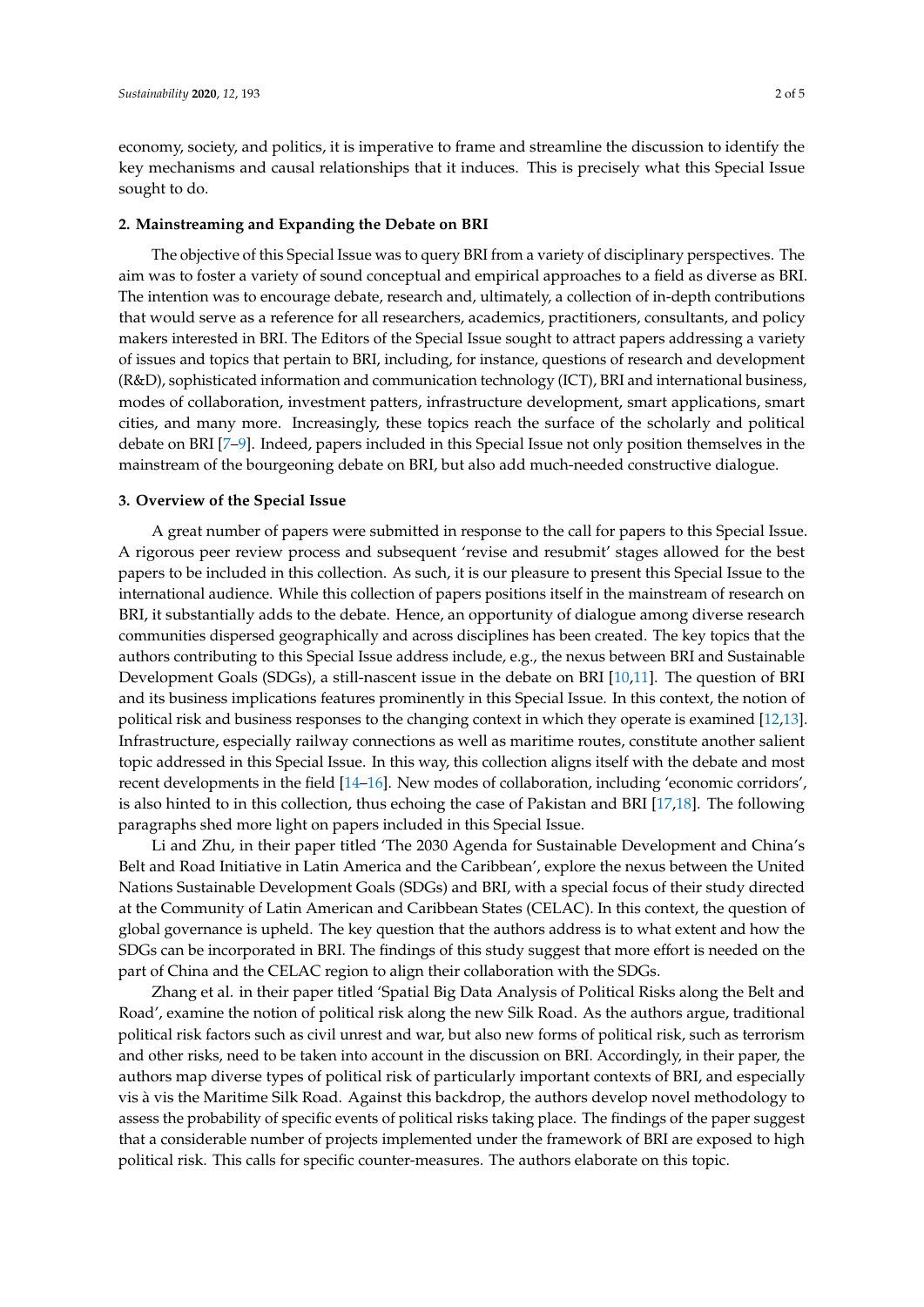Li and Hilmola, in their paper titled 'Belt and Road Initiative and Railway Sector Efficiency—Application of Networked Benchmarking Analysis', examine the railway sector efficiency in and within countries collaborating in the broader framework of BRI. Considering that railway transportation is as important to BRI's success as maritime routes, it is imperative that drivers of efficiency in that sector, including past investments, labor productivity, transportation profile, and culture surrounding railways, are examined. To this end, the authors employ data envelopment analysis (DEA). The findings suggest that the efficiency of China's railway networks is the highest out of the countries under consideration, which, in turn, renders China a good benchmark in studies seeking to address efficiency losses in other countries.

Wang et al. examine 'Investment Strategy of Chinese Terminal Operators along the "21st-Century Maritime Silk Road"'. As the authors explain, considering the salience of maritime routes for the success of BRI, it is necessary that investment decisions are based on careful analysis and subsequent identification of the most strategically beneficial locations. To this end, the authors employ complex network methods and GIS analysis. Accordingly, the authors identify the ports and make recommendations.

Zhang et al. explore the question of the 'Insufficiencies of the Traditional Development Aid Model by Utilizing the One Belt, One Road Initiative to Sustain Development in Afghanistan'. Specifically, the authors explore the question to what extent BRI, seen as a policy model, might address insufficiencies in the traditional development aid model currently applied in Afghanistan. The findings of the paper offer an in-depth analysis of factors that might assist the process of restructuring an economy and allow for the process of stabilizing and sustaining the development in fragile and conflict-affected countries.

Fu et al., examine 'China's Outward FDI in Indonesia: Spatial Patterns and Determinants'. Indonesia is an important node for China's implementation of its "Belt and Road" initiative. Existing literature left the question of OFDI at provincial levels underdiscussed. The objective of this paper is to address this issue.

The focus of the paper by Yii et al. is directed at the following question: 'Is Transportation Infrastructure Important to BRI?' The authors argue that the crucial challenge in the process of BRI implementation is that of connectivity. Accordingly, the authors of this paper examine to what extent BRI can be conducive in terms of improving connectivity in countries involved in its implementation.

Liu et al. focus on Outward Foreign Direct Investment (OFDI) in the BRI context, and examine Chinese firms' location decisions from this perspective. The findings of this study suggest that companies invest in industries that already have large Chines OFDI agglomeration or high host-country industrial agglomeration. It was also demonstrated that the launch of BRI influenced location decisions, i.e., investors were attracted to invest in areas/locations along the BRI.

Wu et al., engage in a discussion on Chinese knowledge graphs and their applications in the context of BRI. The authors argue that, with the continuous development of intelligent technologies, knowledge graphs bear immense potential related to knowledge representation and reasoning; accordingly, the promise related to their use is exponential. BRI and the variety of projects that are implemented under its framework constitutes a unique environment in which knowledge graphs can be employed.

The Special Issue ends with a contribution by Khan et al., who develop a conceptual approach to BRI. In their paper, titled 'China's Belt and Road Initiative: A Global Model for an Evolving Approach to Sustainable Regional Development', the authors argue that BRI is a "cornucopia of international projects". It is argued that BRI creates a plethora of opportunities for more economic cooperation and deeper regional integration, including sustainable economic growth and development.

#### **4. Conclusions**

This Special Issue offers a very useful, very relevant, and timely account of key issues and developments pertinent to the diverse facets of BRI and its implementation. As such, this collection also hint to a variety of topics that require greater attention and in-depth research. We wish to be able to continue this road map.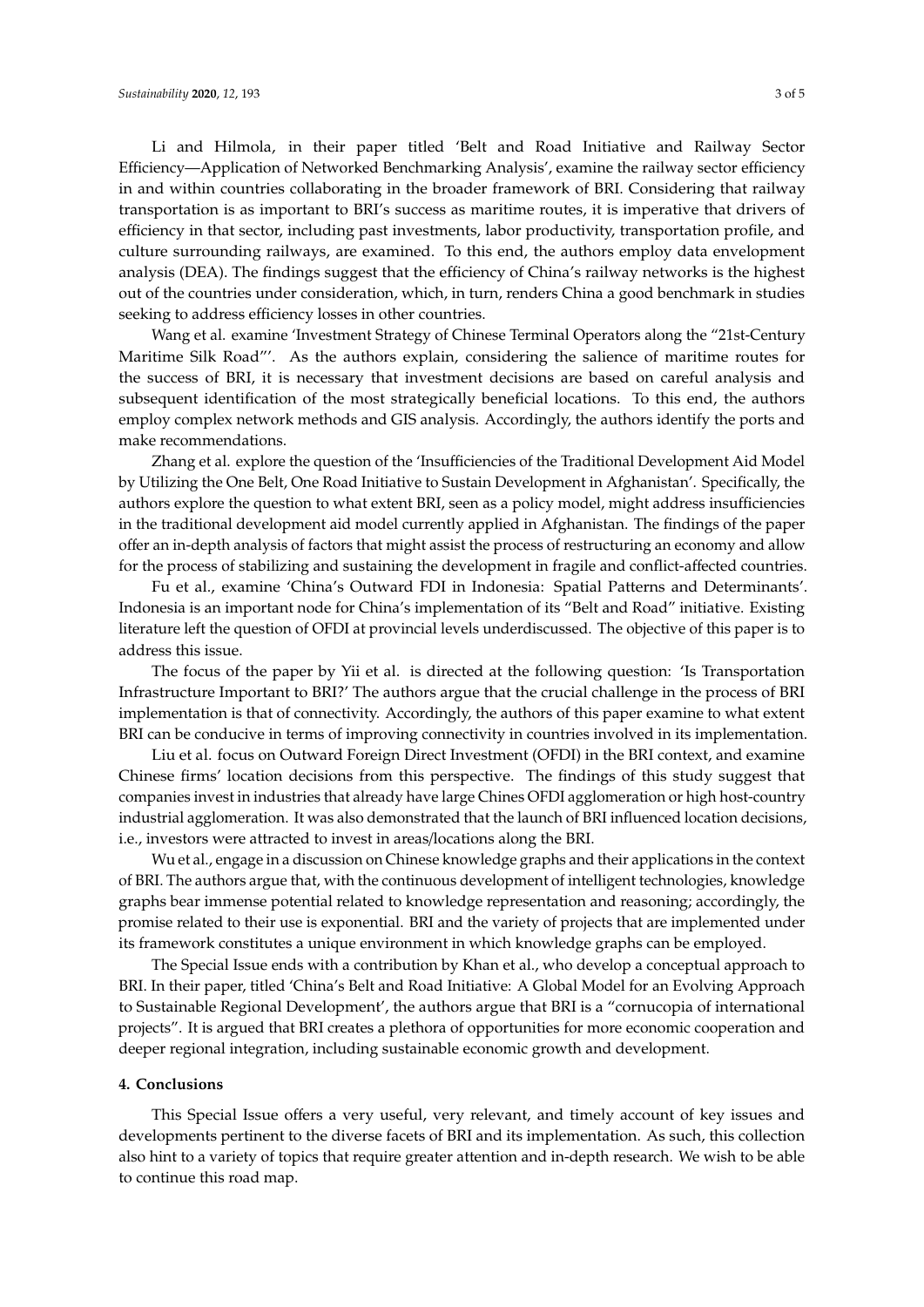**Author Contributions:** All authors contributed equally to this paper. All authors have read and agreed to the published version of the manuscript.

**Funding:** This research received no external funding.

**Acknowledgments:** A.V. and M.D.L. would like to thank Effat University in Jeddah, Saudi Arabia, for funding the research reported in this paper through the Research and Consultancy Institute.

**Conflicts of Interest:** The authors declare no conflict of interest.

#### **References**

- <span id="page-3-0"></span>1. Visvizi, A.; Lytras, M.D.; Alhalabi, W.; Zhang, X. (Eds.) *The New Silk Road Leads through the Arab Peninsula: Mastering Global Business and Innovation*; Emerald Publishing: Bingley, UK, 2019.
- <span id="page-3-1"></span>2. Albert, E. China's Big Bet on Soft Power. Council of Foreign Relations, February 9. Available online: https://www.cfr.org/backgrounder/[chinas-big-bet-soft-power](https://www.cfr.org/backgrounder/chinas-big-bet-soft-power) (accessed on 13 June 2018).
- <span id="page-3-2"></span>3. Kozłowski, K. The Past, the Present, and the Future of the New Silk Road: China as a Leader or a Free-Rider in International Relations. In *The New Silk Road Leads through the Arab Peninsula: Mastering Global Business and Innovation*; Visvizi, A., Lytras, M.D., Alhalabi, W., Zhang, X., Eds.; Emerald Publishing: Bingley, UK, 2019.
- <span id="page-3-3"></span>4. Gabuev, A. Crouching Bear, Hidden Dragon: One Belt One Road and Chinese-Russian Jostling for Power in Central Asia. *J. Contemp. East Asia Stud.* **2016**, *5*, 61–78. [\[CrossRef\]](http://dx.doi.org/10.1080/24761028.2016.11869097)
- 5. Wang, Y. Offensive for defensive: The belt and road initiative and China's new grand strategy. *Pac. Rev.* **2016**, *29*, 455–463. [\[CrossRef\]](http://dx.doi.org/10.1080/09512748.2016.1154690)
- <span id="page-3-4"></span>6. Selmier, W.T., II. The Belt and Road Initiative and the influence of Islamic economies. *Econ. Political Stud.* **2018**, *6*, 257–277. [\[CrossRef\]](http://dx.doi.org/10.1080/20954816.2018.1498989)
- <span id="page-3-5"></span>7. Kozłowski, K. BRI and its digital dimension: Twists and turns. *J. Sci. Technol. Policy Manag.* **2018**. [\[CrossRef\]](http://dx.doi.org/10.1108/JSTPM-06-2018-0062)
- 8. Wei, X.; Wei, Y.; Chen, P.; Fan, C.; Luo, H.; Zhao, Q.; Kong, Y. The Analysis of Online Silk Road from the Perspective of Big Data. In *The New Silk Road Leads through the Arab Peninsula: Mastering Global Business and Innovation*; Visvizi, A., Lytras, M.D., Alhalabi, W., Zhang, X., Eds.; Emerald Publishing: Bingley, UK, 2019.
- <span id="page-3-6"></span>9. Pantucci, R. China in Central Asia: The First Strand of the Silk Road Economic Belt. *Asian A*ff*.* **2019**, *50*, 202–215. [\[CrossRef\]](http://dx.doi.org/10.1080/03068374.2019.1622930)
- <span id="page-3-7"></span>10. Horvath, B. Identifying Development Dividends along the Belt and Road Initiative: Complementarities and Synergies between the Belt and Road Initiative and the Sustainable Development Goals; 2016 High-Level Policy Forum on Global Governance "Belt and Road": A New Path to Regional Development Scoping Paper 1. 2019. Available online: https://www.undp.org/content/dam/china/docs/Publications/[UNDP-CH-BRI%](https://www.undp.org/content/dam/china/docs/Publications/UNDP-CH-BRI%202017%20Scoping%20Paper1%20%ef%bc%88Final%ef%bc%89.pdf) [202017%20Scoping%20Paper1%20%ef%bc%88Final%ef%bc%89.pdf](https://www.undp.org/content/dam/china/docs/Publications/UNDP-CH-BRI%202017%20Scoping%20Paper1%20%ef%bc%88Final%ef%bc%89.pdf) (accessed on 12 December 2019).
- <span id="page-3-8"></span>11. Dong, L.; Yang, X.; Li, X. The Belt and Road Initiative and the 2030 Agenda for Sustainable Development: Seeking linkages for global environmental governance. *Chin. J. Popul. Resour. Environ.* **2018**, *16*, 203–210. [\[CrossRef\]](http://dx.doi.org/10.1080/10042857.2018.1487745)
- <span id="page-3-9"></span>12. Chan, M.H.T. The Belt and Road Initiative—The New Silk Road: A research agenda. *J. Contemp. East Asia Stud.* **2018**, *7*, 104–123. [\[CrossRef\]](http://dx.doi.org/10.1080/24761028.2019.1580407)
- <span id="page-3-10"></span>13. Li, Y.; Schmerer, H.J. Trade and the New Silk Road: Opportunities, challenges, and solutions. *J. Chin. Econ. Bus. Stud.* **2017**, *15*, 205–213. [\[CrossRef\]](http://dx.doi.org/10.1080/14765284.2017.1347473)
- <span id="page-3-11"></span>14. Teo, H.C.; Lechner, A.M.; Walton, G.W.; Chan, F.K.S.; Cheshmehzangi, A.; Tan-Mullins, M.; Chan, H.K.; Sternberg, T.; Campos-Arceiz, A. Environmental Impacts of Infrastructure Development under the Belt and Road Initiative. *Environments* **2019**, *6*, 72. [\[CrossRef\]](http://dx.doi.org/10.3390/environments6060072)
- 15. Chen, J.; Fei, Y.; Lee, P.T.W.; Tao, X. Overseas Port Investment Policy for China's Central and Local Governments in the Belt and Road Initiative. *J. Contemp. China* **2019**, *28*, 196–215. [\[CrossRef\]](http://dx.doi.org/10.1080/10670564.2018.1511392)
- <span id="page-3-12"></span>16. Ruan, X.; Mahinda Bandara, Y.; Lee, J.Y.; Lee, P.T.W.; Chhetri, P. Impacts of the Belt and Road Initiative in the Indian subcontinent under future port development scenarios. *Marit. Policy Manag.* **2019**, *46*, 905–919. [\[CrossRef\]](http://dx.doi.org/10.1080/03088839.2019.1594425)